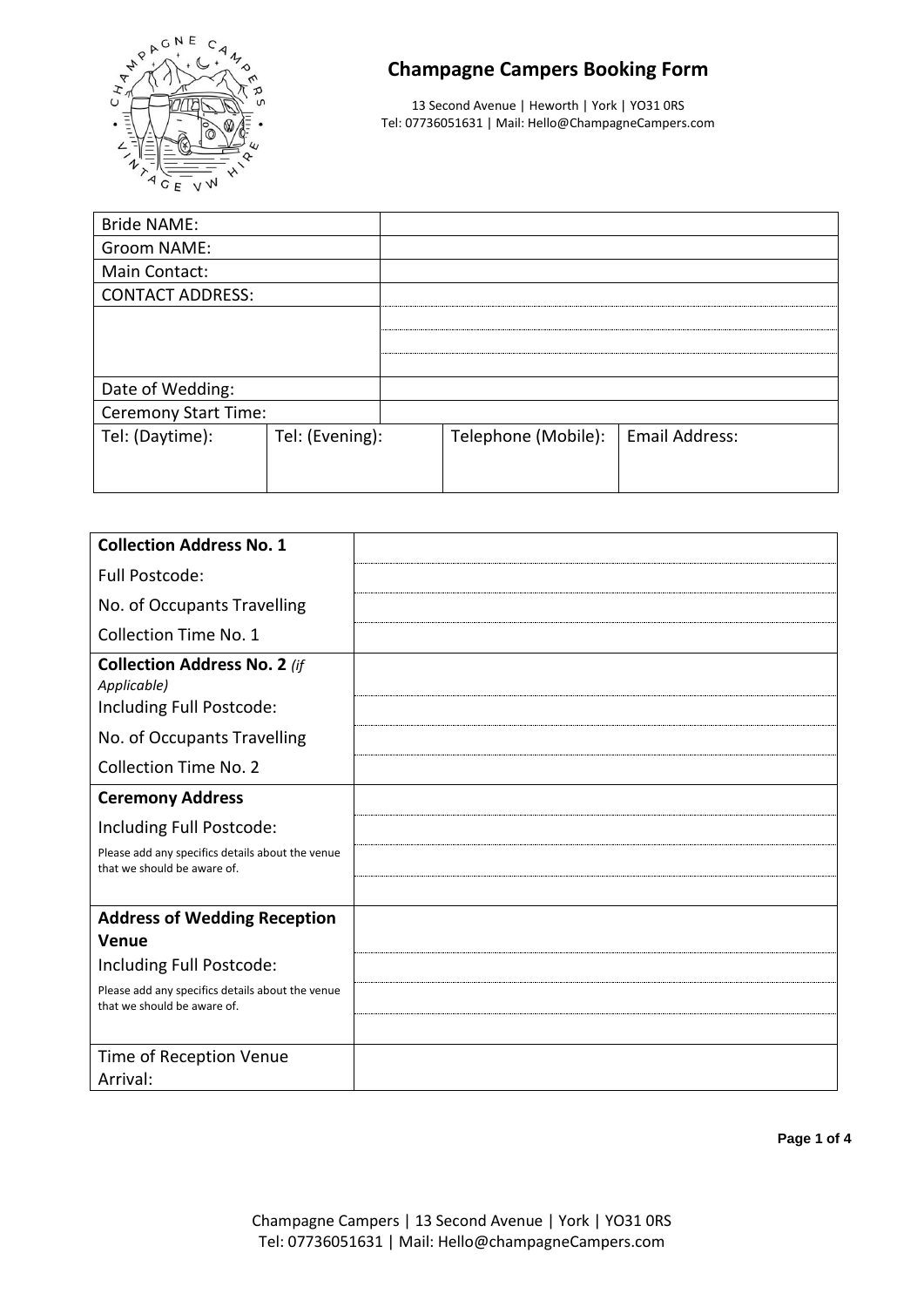| <b>Ribbon Colour</b>                                                                                                                                        | $C$ ream $\Box$<br>White<br>Other                                                                                 |  |  |  |  |  |  |  |
|-------------------------------------------------------------------------------------------------------------------------------------------------------------|-------------------------------------------------------------------------------------------------------------------|--|--|--|--|--|--|--|
| If selecting 'Other', please tick to confirm if you are supplying the ribbon of your choice $\Box$<br>(To be supplied no less than 7 days prior to Wedding) |                                                                                                                   |  |  |  |  |  |  |  |
| Drinks $-$ Please be specific on type /<br>brand etc                                                                                                        | Champagne (provided by customer) $\Box$<br>Other $\square$<br>Non Alcoholic $\Box$<br>No Drinks $\Box$            |  |  |  |  |  |  |  |
| $Flowers$ – Please state who is supplying<br>the flowers. Any fresh flowers provided by<br>the customer should be done 7 days prior<br>to the wedding.      | Silk / dried $\Box$<br>Fresh $\Box$<br>Other $\Box$                                                               |  |  |  |  |  |  |  |
| Music - Please be specific on songs /<br>tracks.                                                                                                            | Champagne Campers Play list $\Box$<br>No Music $\square$<br>Play list provided by Hirer $\Box$<br>Other $\square$ |  |  |  |  |  |  |  |
| Bespoke Requests - (Additional time needed? Additional miles?):                                                                                             |                                                                                                                   |  |  |  |  |  |  |  |

| Total Cost of Hire Quoted:                                                                    |             |             |       |  | Deposit<br>Paid £ |
|-----------------------------------------------------------------------------------------------|-------------|-------------|-------|--|-------------------|
| Deposit Sent - Please Confirm Payment<br>Method:<br>(Please Make Cheques Payable to D. Lloyd) | <b>BACS</b> | Cash $\Box$ | Other |  |                   |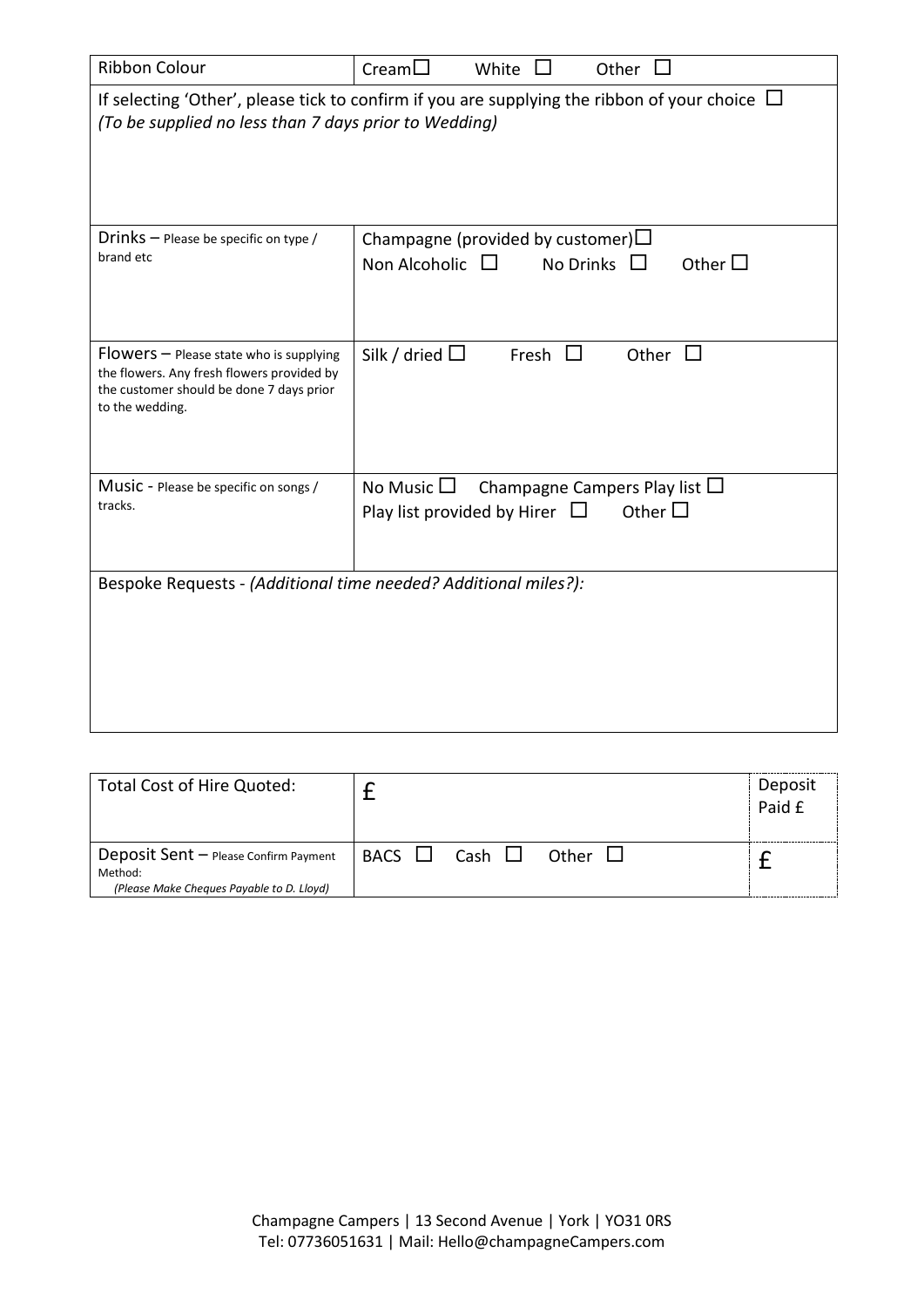#### **Terms and Conditions of Booking and Hire of a VW Vintage Camper**

This agreement is made between **Champagne Campers** and the person/persons signing this document, the Hirer. Once signed by all parties the agreement becomes legally binding and serves as a contract between the Hirer and **Champagne Campers**. Hereinafter 'Champagne Campers' shall be known as The Company and the named person making the booking shall be known as The Hirer.

It will be deemed that The Hirer accepts responsibility for every person in his or her party and agrees to the conditions of hire as follows:-

#### **1. Conditions of Booking**

1.1 Bookings are only valid upon a receipt of a completed and signed booking form available from the Champagne Campers website that includes the terms and conditions along with a nonrefundable deposit (paid via BACS) of £100. Once the Hirer has received a written confirmation via email of a confirmed date the booking is then secure. The final, outstanding balance must be paid 4 weeks prior to the wedding date. Should a booking be made within 4 weeks (28 days) of the booked event date, immediate full and final payment of the booking value will be required to secure your booking

1.2 Champagne Campers will not be responsible for late or missed collections due to inaccuracies with the booking form. It is the responsibility of the Hirer to ensure the booking form is accurate, complete and submitted at least 28 days before the day of the wedding.

1.3 Champagne Campers reserves the right to accept alternative bookings if this amount is not paid by the due date.

1.4 We are able to accept payment by cash (we do not advise sending cash by post) or via bank transfer.

1.5 In the event of the Campervan being unavailable for your wedding due to unforeseen circumstances (eg. mechanical breakdown or involvement in an accident) and an alternative camper van is unavailable; we will refund all money (including deposit). The deposit is otherwise non refundable.

1.6 Once a booking confirmation has been received in writing from Champagne Campers , the price quoted will be fixed unless the Hirer wishes to make alterations to the booking. Examples of this are extra requests such as change of venue or additional collections incurring extra mileage, extra flowers/decorations or additional hours needed.

1.7 Champagne Campers reserve the right to raise the price quoted on their website at any time. However, this will not affect existing quotes and agreements/bookings.

### **2. The Vehicle**

2.1 Every effort has been made to maintain the serviceability of our vehicle; responsibility cannot be accepted for mechanical, electrical or material breakdown. In this unlikely event, every effort will be made for the immediate repair to the vehicle. However, if this is not possible a full refund will be paid.

2.2 The Company reserves the right to substitute vehicles in the event of mechanical failure or other circumstances beyond their control.

> Champagne Campers | 13 Second Avenue | York | YO31 0RS Tel: 07736051631 | Mail: Hello@champagneCampers.com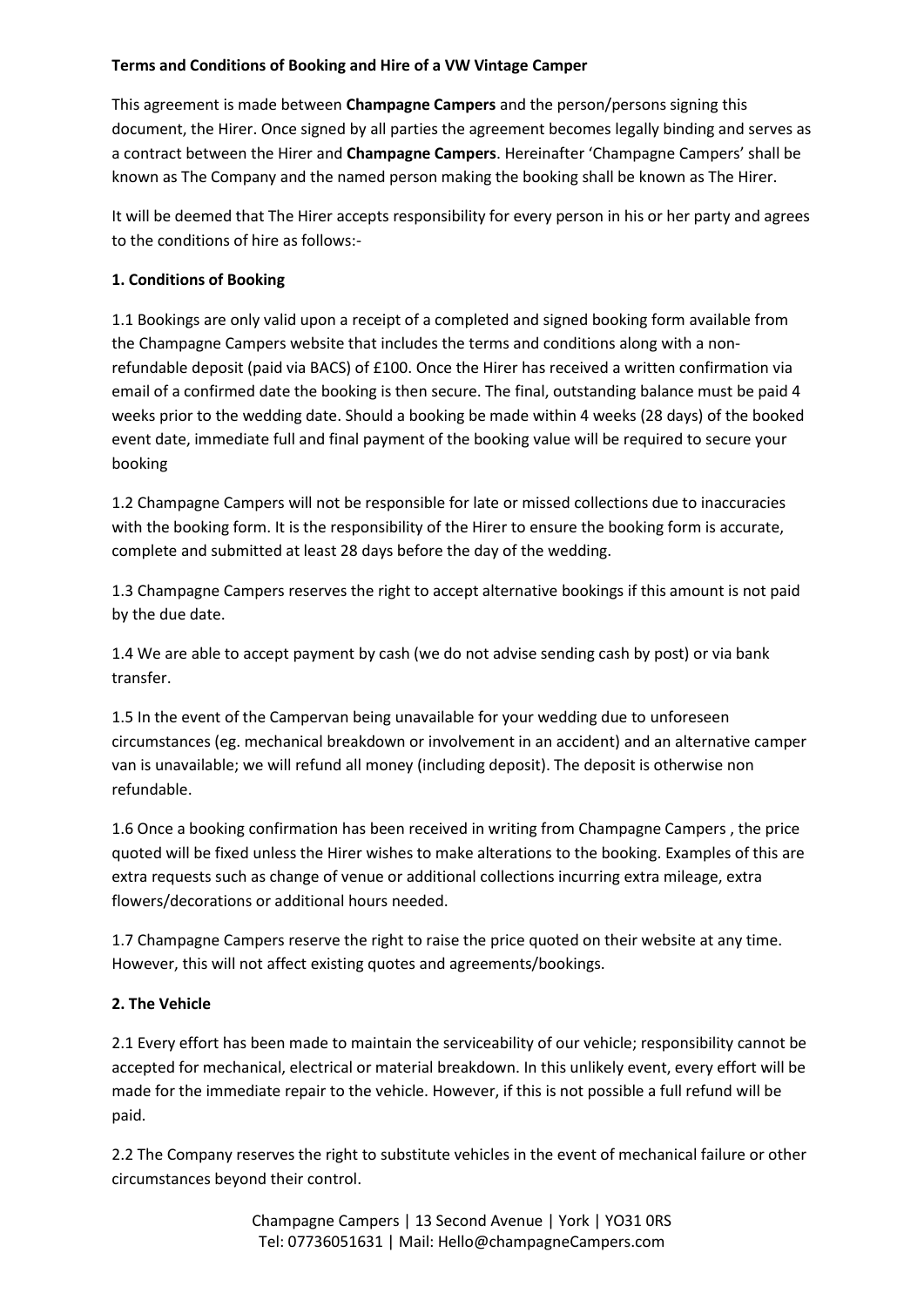2.3 In the event of conditions mentioned in points 13 and 14 or any other breakdown or accident, no responsibility will be accepted for missed connections and/or functions, howsoever caused.

2.4 In the event of a breakdown or accident to the vehicle prior to the date of booking, every effort will be made to supply an alternative vehicle(s) at Champagne Campers discretion. If this is not acceptable to The Hirer a refund will be made of moneys paid.

## **3. Hire cancellations**

3.1 If the Hirer chooses to cancel the booking for any reason, the deposit will be lost. If a cancellation is made with less than 28 days prior to the wedding date the full amount will be payable.

## **4. Unforeseen Circumstances**

4.1 Champagne Campers cannot accept responsibility for acts beyond our control that may impact on or cause delay during the hire period. This includes traffic congestion, en route to and between the agreed collection and drop off point including Champagne Camper base (YO31) as this is out of our control. Where adverse weather conditions are experienced we will endeavour to keep to the agreed schedules where possible but changes may be needed in the agreement where the weather makes it dangerous to proceed (Snow, Ice etc)

## **5. Your VW Campervan Bookings**

5.1. A written quote will be given and emailed to the Hirer and will be based upon the information provided. The Hirer may chose to alter the arrangements at a later date (further pick-ups or other arrangements) Champagne Campers reserves the right to make changes to the original quote and charge extra accordingly.

5.2. Distances that exceed a 50 mile round trip from our base in Heworth, York, will incur extra mileage. This is charged at £1.50 per mile and is calculated using Google Maps. Mileage costs will be included in the quote.

5.3. The chauffeurs will choose the route based on experience, knowledge of the local area and use of satellite navigation, they will accept a route requested by the Hirer, however, should this result in extra mileage or time being added to the journey a charge may be made.

5.4. The vehicle will arrive dressed with your colour choice of ribbons and bows available from our stock, please indicate this upon sending the booking form. Additional options such as fresh flowers or other decorations can be arranged at extra cost or supplied by the Hirer prior to departure from Champagne Campers. Please let us know your final requirements at least 28 days prior to the wedding date.

5.5 We offer a complimentary half bottle of prosecco/sparkling wine for the bride and groom. Other drinks can be provided but we will need 28 days notice in order to meet this requirement.

# **6. Consumables (Food and Drink)**

6.1 Eating or Drinking is not permitted within the Campervan without the consent of Champagne Campers.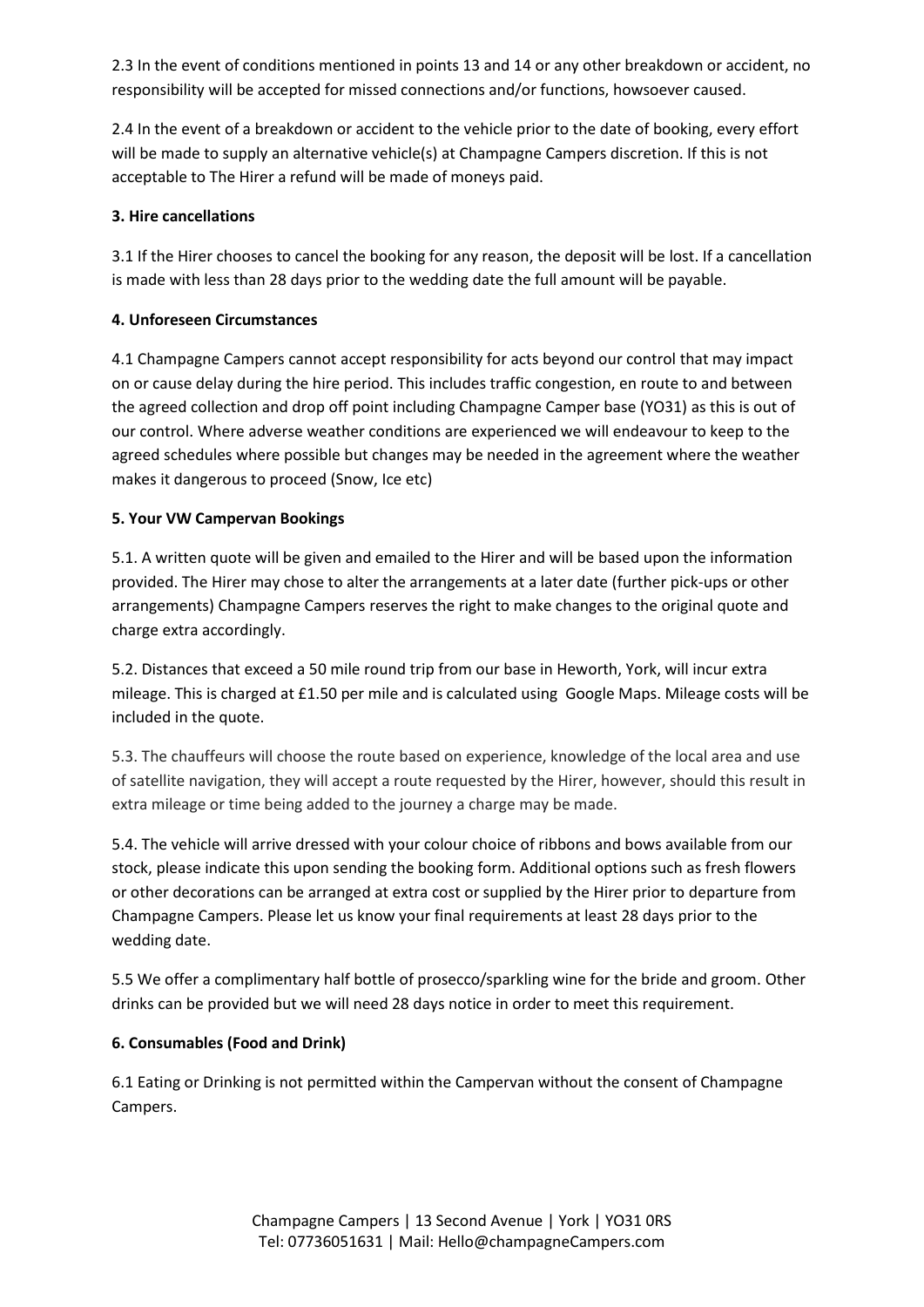6.2 Champagne campers are allowed to serve alcohol provided by the Hirer in-line with UK licensing Laws. We are not licensed to provide and/or purchase any type of Alcohol even for Free. It will constitute a breach of the UK Law Licensing Act.

## **7. Smoking**

7.1 No smoking is permitted in the vehicles at any time.

## **8. Vehicle Damage**

8.1 The Hirer shall be liable and fully responsible for any damage caused both internally and externally to the vehicles by themselves or any member of their party. This includes incitement to any third party which results in damage to the vehicle or its contents. In the event of any damage, Champagne Campers will determine the location of the repairer, and the Hirer agrees to be liable for the total cost of the repair. Additionally, The Hirer will be liable to pay to Champagne Campers a fixed daily rate (determined by the Company) whilst the vehicle is out of commission for such repairs, plus any further losses incurred, i.e. lost bookings.

8.2 The driver reserves the right to refuse to drive or position the camper van into an environment, which they feel may damage the vehicle. For example, a beach, field, unsuitable road surface, obstructions that may cause damage such as flood, trees, mud or snow. Any specific requirements should, where possible, be discussed in advance the day.

## **9. Personal Possessions**

9.1 Champagne Campers takes no responsibility for the personal property of the Hirer or any member of their party during the period of hire of our vehicles. Please ensure that all possessions are removed at the end of the rental period.

### **10. Conduct of passengers**

10.1 Champagne Campers reserves the right to refuse passengers entry to vehicles and can terminate the journey if any person(s) behave in a manner that may be detrimental to any other person or the vehicle and its contents. In this event no refund of monies paid will be given.

10.2 In the event of food or drink spillages or illness which require additional cleaning, a £100.00 valeting cost will be charged to The Hirer.

# **11. Travel Safety**

11.1 Wherever possible seat belts must be worn by passengers. Our Campervan is fitted with lap belts in the rear and 3-point seat belts in the front. UK seat belt law states that children under the age of 3 aren't allowed to travel in the vehicle due to the campervan being a classic car. Any children over the age of 3 must travel in the rear of the vehicle. Access will be allowed whilst the vehicles is stationary for the purpose of photos as long as accompanied by a responsible adult.

### **12. Photographs**

12.1. Champagne Campers may take photographs of your wedding to be used on our website, Facebook page or promotional material. If you would prefer that photos of your special day/event are not used on our web site, please advise us at the time of your booking.